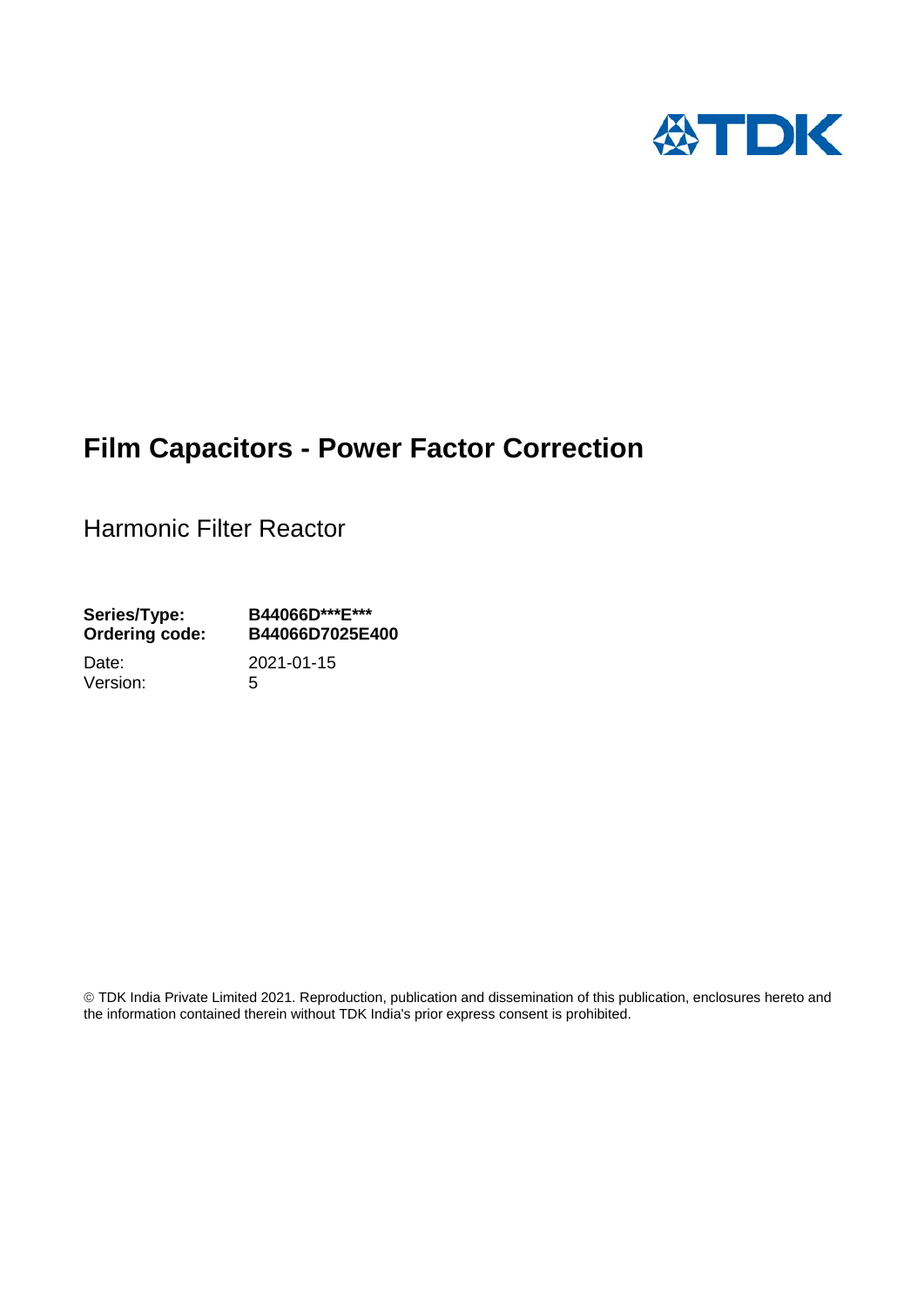

## **Film Capacitors - Power Factor Correction B44066D7025E400 Harmonic Filter Reactor B44066D\*\*\*E\*\*\***

## **Characteristics**

- **Highest linearity**
- $\blacksquare$  Temperature control via micro switch in inner coil<br> $\blacksquare$  Highest life time by high quality materials
- Highest life time by high quality materials
- **Low losses**
- **High overloading capability**
- Safety device, temperature micro switch
- $\blacksquare$  Low noise



## **Technical data**

| De-tuning factor p                              | $\overline{7}$ | %           |
|-------------------------------------------------|----------------|-------------|
| Effective filter output Q <sub>c</sub>          | 25             | kvar        |
| Rated voltage $V_R$ <sup>1)</sup>               | 400            | V           |
| Rated frequency f                               | 50             | Hz          |
| Ambient temperature / Insulation class          | 40/H           | $^{\circ}C$ |
| Capacitance C delta (tot.)                      | 463            | $\mu$ F     |
| Inductivity L                                   | 3 • 1.534      | mH          |
| Fundamental current 11 <sup>3)</sup>            | 38.24          | A           |
| Linear up to $4$ )                              | 62.4           | A           |
| Effective current $IRMS$ <sup>2)</sup>          | 40.95          | A           |
| Rated harmonic voltages (3rd/5th/7th/11th/13th) | 0.5/6/5/3.5/3  | $\%$        |
| Temperature protection (NC)                     | yes            |             |
| Total losses $P_D$                              | 120            | W           |
| Total weight                                    | 17             | kg          |

<sup>1)</sup> Voltage rise up to 106% of rated voltage is considered in current  $I_{\text{eff}}$ .

2)  $I_{\text{eff}} = \sqrt{(I_1^2 + I_3^2 + ... I_x^2)}$ 

<sup>3)</sup>  $11 = 1.06$   $\cdot$   $I_R$  ( $I_R$  = Capacitor current 50Hz)

<sup>4)</sup> Linear current =  $1.73 \cdot I_R$  ( $I_R$  = Capacitor current 50Hz)

## **Connection**

| Line                | 1U1-1V1-1W1 |
|---------------------|-------------|
| Capacitors          | 1U2-1V2-1W2 |
| Temperature control | $1 - 2$     |

## Reference standard IEC60076-6

### CAP FILM ES PFC PM 2021-01-15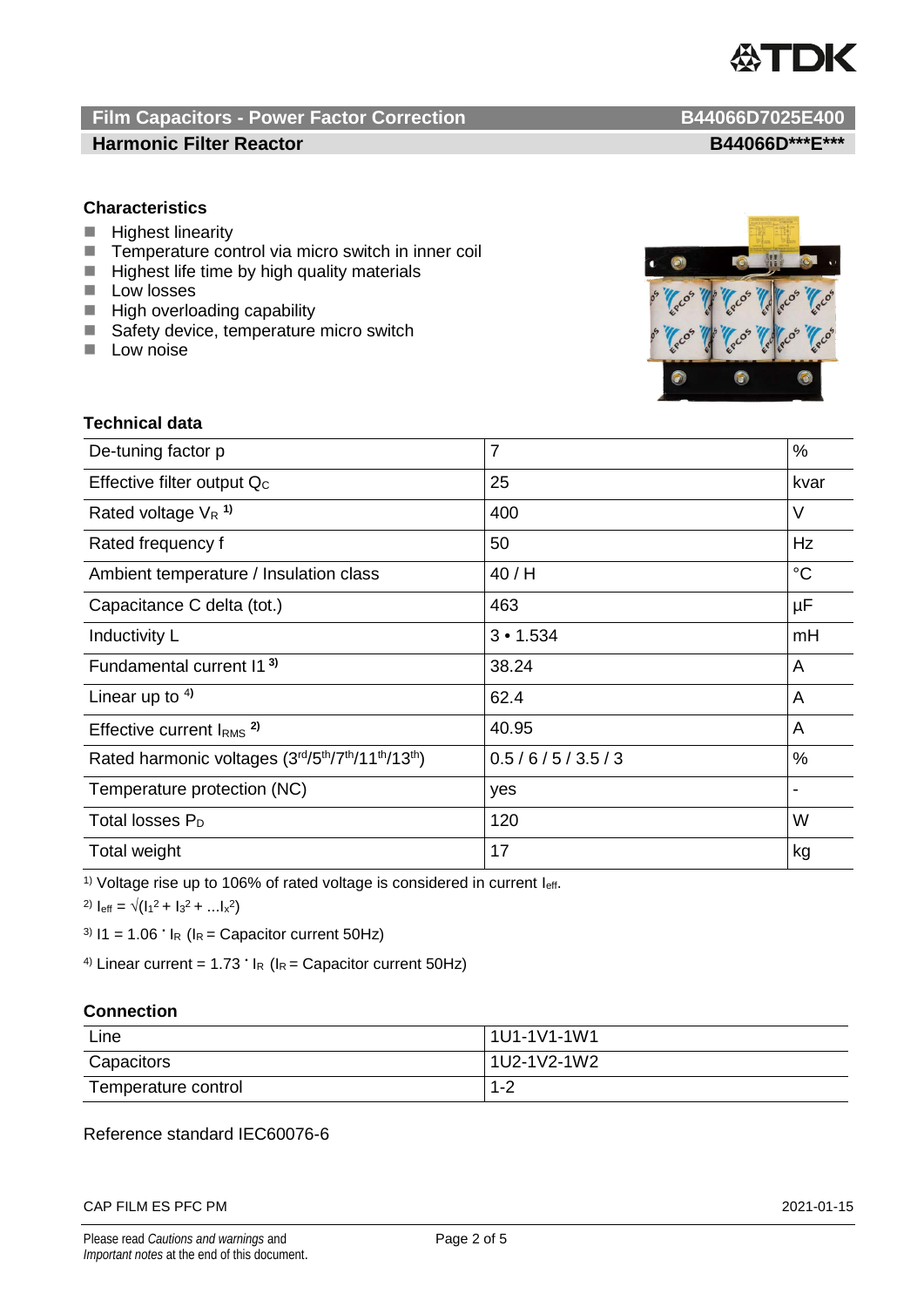

## **Film Capacitors - Power Factor Correction B44066D7025E400**

## **Harmonic Filter Reactor B44066D\*\*\*E\*\*\***

## **Dimensional drawings**



## **Dimensions**

| L/mm  | 225          | b/mm  | 112  |
|-------|--------------|-------|------|
| H/mm  | 205          | e/mm  | 84±5 |
| W/mm  | $140 + 5$    | d1/mm | 10.8 |
| 11/mm | 190          | d2/mm | 15.5 |
| 12/mm | 190          | A     | 175  |
| n1/mm | 150          | в     | 95   |
| n2/mm | $97.5 \pm 3$ | Ø     | 8.5  |

## **Cautions and warnings**

- Do not install the reactor in case of any visible damages.
- $\blacksquare$  Installation must be done by skilled personnel only.
- Do not use or store harmonic filter reactors in corrosive atmosphere, especially where chloride gas, sulphide gas, acid, alkali, salt or similar substances are present.
- $\Box$  Do not touch the device during operation: all electrically active parts of this equipment such as windings, electronic components, leads, fuses and terminals carry a dangerous voltage which can lead to burns or electric shock.
- Covers which protect these electrically active parts from being touched must not be opened or removed during operation.
- Before any assembly or maintenance work is started, all installations and equipment must be disconnected from the power source.
- Noncompliance with these instructions may lead to death, serious injury or major damage to equipment.

FAILURE TO FOLLOW CAUTIONS MAY RESULT, WORST CASE, IN PREMATURE FAILURES OR PHYSICAL INJURY.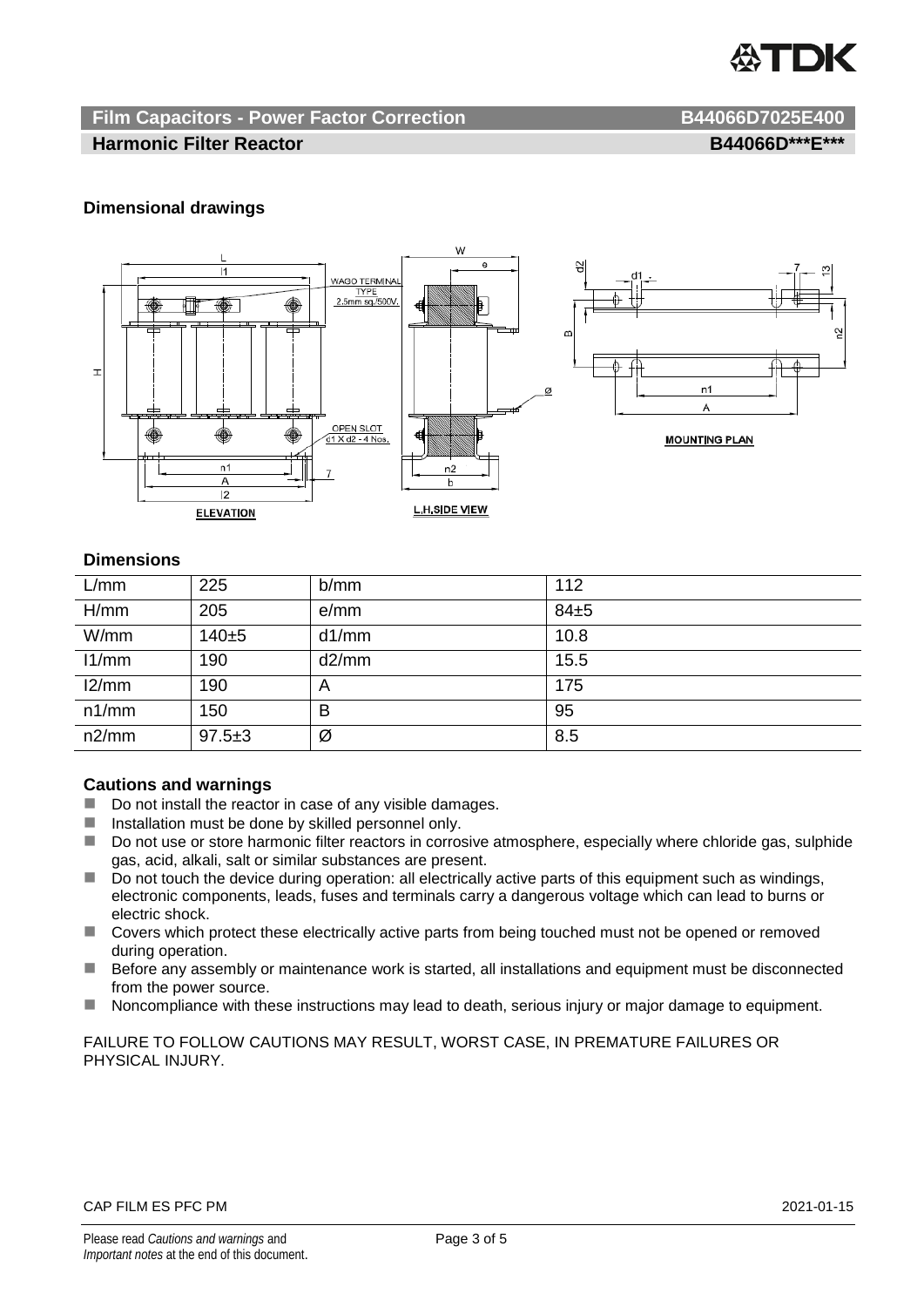

**Film Capacitors - Power Factor Correction B44066D7025E400 Harmonic Filter Reactor B44066D\*\*\*E\*\*\***

The following applies to all products named in this publication:

- 1. Some parts of this publication contain **statements about the suitability of our products for certain areas of application**. These statements are based on our knowledge of typical requirements that are often placed on our products in the areas of application concerned. We nevertheless expressly point out **that such statements cannot be regarded as binding statements about the suitability of our products for a particular customer application.** As a rule we are either unfamiliar with individual customer applications or less familiar with them than the customers themselves. For these reasons, it is always ultimately incumbent on the customer to check and decide whether a product with the properties described in the product specification is suitable for use in a particular customer application.
- 2. We also point out that **in individual cases, a malfunction of electronic components or failure before the end of their usual service life cannot be completely ruled out in the current state of the art, even if they are operated as specified.** In customer applications requiring a very high level of operational safety and especially in customer applications in which the malfunction or failure of an electronic component could endanger human life or health (e.g. in accident prevention or life-saving systems), it must therefore be ensured by means of suitable design of the customer application or other action taken by the customer (e.g. installation of protective circuitry or redundancy) that no injury or damage is sustained by third parties in the event of malfunction or failure of an electronic component.
- 3. **The warnings, cautions and product-specific notes must be observed.**
- 4. In order to satisfy certain technical requirements, **some of the products described in this publication may contain substances subject to restrictions in certain jurisdictions (e.g. because they are classed as hazardous)**. Useful information on this will be found in our Material Data Sheets on the Internet (www.tdk-electronics.tdk.com/material). Should you have any more detailed questions, please contact our sales offices.
- 5. We constantly strive to improve our products. Consequently, **the products described in this publication may change from time to time**. The same is true of the corresponding product specifications. Please check therefore to what extent product descriptions and specifications contained in this publication are still applicable before or when you place an order.

We also **reserve the right to discontinue production and delivery of products**. Consequently, we cannot guarantee that all products named in this publication will always be available. The aforementioned does not apply in the case of individual agreements deviating from the foregoing for customer-specific products.

- 6. Unless otherwise agreed in individual contracts, **all orders are subject to our General Terms and Conditions of Supply.**
- 7. **Our manufacturing sites serving the automotive business apply the IATF 16949 standard.** The IATF certifications confirm our compliance with requirements regarding the quality management system in the automotive industry. Referring to customer requirements and customer specific requirements ("CSR") TDK always has and will continue to have the policy of respecting individual agreements. Even if IATF 16949 may appear to support the acceptance of unilateral requirements, we hereby like to emphasize that **only requirements mutually agreed upon can and will be implemented in our Quality Management System.** For clarification purposes we like to point out that obligations from IATF 16949 shall only become legally binding if individually agreed upon.